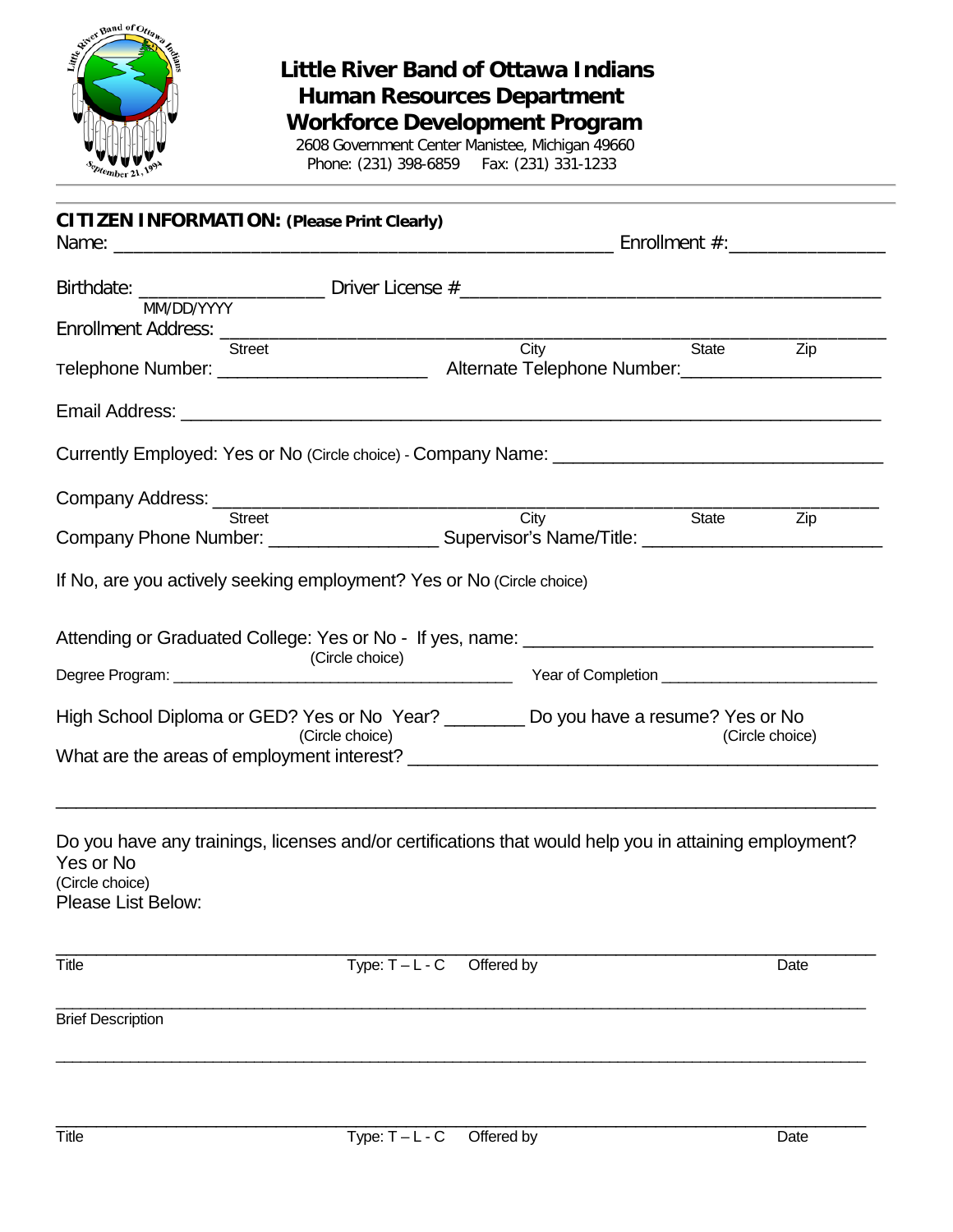|                                   |                              | Type: $T - L - C$ Offered by | Date |
|-----------------------------------|------------------------------|------------------------------|------|
| <b>Brief Description</b>          |                              |                              |      |
|                                   |                              |                              |      |
| Title<br><b>Brief Description</b> | Type: $T - L - C$ Offered by |                              | Date |

**\_\_\_\_\_\_\_\_\_\_\_\_\_\_\_\_\_\_\_\_\_\_\_\_\_\_\_\_\_\_\_\_\_\_\_\_\_\_\_\_\_\_\_\_\_\_\_\_\_\_\_\_\_\_\_\_\_\_\_\_\_\_\_\_\_\_\_\_\_\_\_\_\_\_\_\_\_\_**

\_\_\_\_\_\_\_\_\_\_\_\_\_\_\_\_\_\_\_\_\_\_\_\_\_\_\_\_\_\_\_\_\_\_\_\_\_\_\_\_\_\_\_\_\_\_\_\_\_\_\_\_\_\_\_\_\_\_\_\_\_\_\_\_\_\_\_\_\_\_\_\_\_\_\_\_\_\_\_\_\_\_\_\_\_\_\_\_\_\_\_\_\_\_\_\_\_\_

\_\_\_\_\_\_\_\_\_\_\_\_\_\_\_\_\_\_\_\_\_\_\_\_\_\_\_\_\_\_\_\_\_\_\_\_\_\_\_\_\_\_\_\_\_\_\_\_\_\_\_\_\_\_\_\_\_\_\_\_\_\_\_\_\_\_\_\_\_\_\_\_\_\_\_\_\_\_\_\_\_\_\_\_\_\_\_\_\_\_\_\_\_\_\_\_\_\_

**Programs of Interest: Please review Program Guidelines for Eligibility and Purpose – Please check** 

- o **Career Assistance Voucher**
- o **Internship Hosting**
- o **Employment Daycare Assistance**
- o **Adult (18+) Employment/Work Experience**
- o **Youth (16-17) Employment/Work Experience**
- o **GED/Adult Education Completion Voucher**
- o **Internship Educational Grant**
- o **Development and Training**
- o **Vocational Assistance Award**

## **LIST FINANCIAL NEEDS/BARRIERS TO EMPLOYMENT – PURPOSE OF FUNDS:**

**\_\_\_\_\_\_\_\_\_\_\_\_\_\_\_\_\_\_\_\_\_\_\_\_\_\_\_\_\_\_\_\_\_\_\_\_\_\_\_\_\_\_\_\_\_\_\_\_\_\_\_\_\_\_\_\_\_\_\_\_\_\_\_\_\_\_\_\_\_\_\_\_\_\_\_\_**

\_\_\_\_\_\_\_\_\_\_\_\_\_\_\_\_\_\_\_\_\_\_\_\_\_\_\_\_\_\_\_\_\_\_\_\_\_\_\_\_\_\_\_\_\_\_\_\_\_\_\_\_\_\_\_\_\_\_\_\_\_\_\_\_\_\_\_\_\_\_\_\_\_\_\_\_

\_\_\_\_\_\_\_\_\_\_\_\_\_\_\_\_\_\_\_\_\_\_\_\_\_\_\_\_\_\_\_\_\_\_\_\_\_\_\_\_\_\_\_\_\_\_\_\_\_\_\_\_\_\_\_\_\_\_\_\_\_\_\_\_\_\_\_\_\_\_\_\_\_\_\_\_